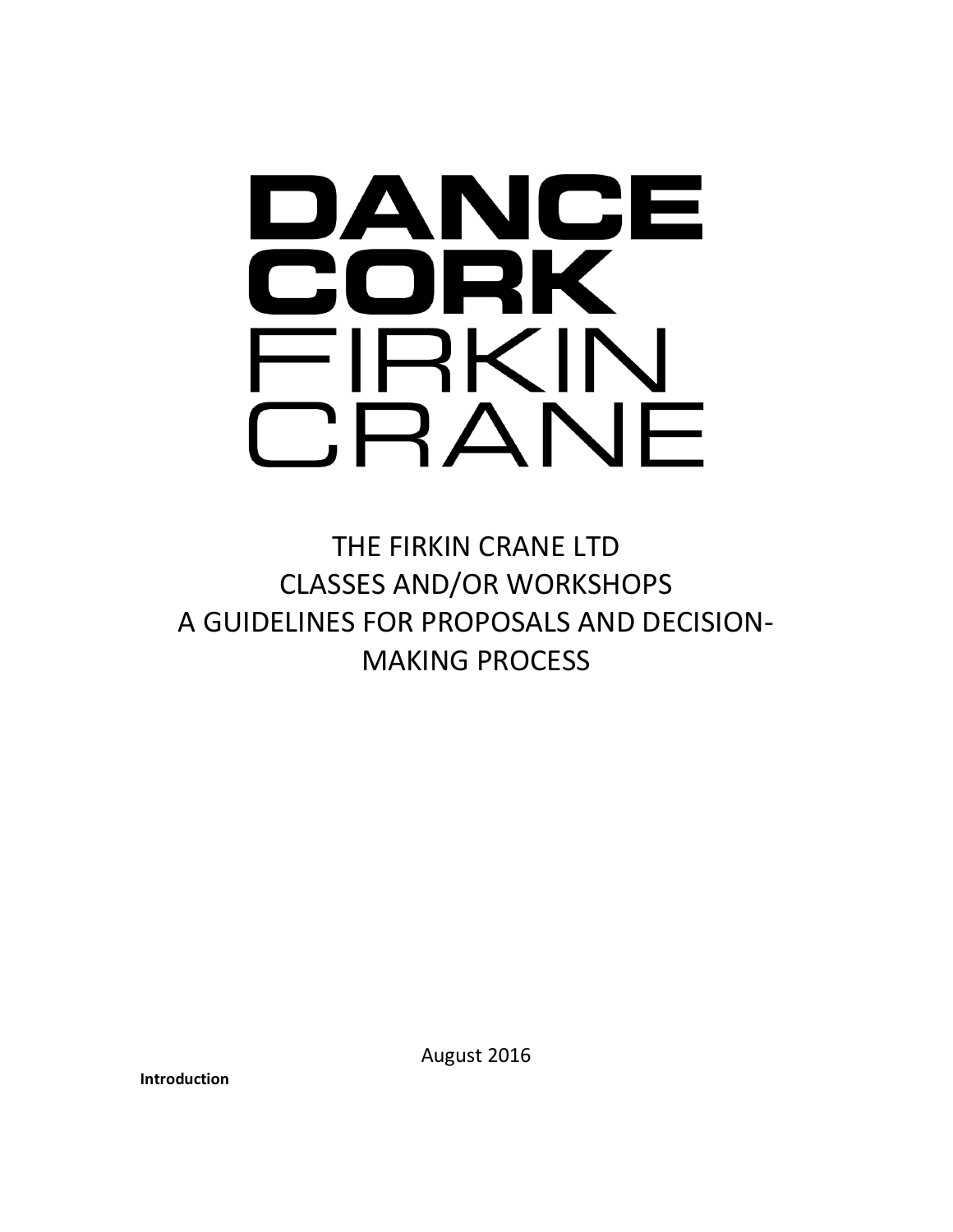Firkin Crane offers a wide variety of dance classes and workshops in a range of styles, levels and expertise. They range from long-term classes on a weekly basis to one off classes and workshops. They are given by either local or regional dance artists or by visiting artists and from time to time may have components of other disciplines and art forms.

Through supporting dance practitioners with an opportunity to teach, Firkin Crane aims to also maintain a space where they can share and maintain their own skills and the skills and knowledge of participants or other facilitators / teachers.

As the circumstances for each dance teacher / facilitator may vary, this document aims to provide an outline of the key elements of what Firkin Crane can offer, and what the basic requirements of Firkin Crane are.

## **What Firkin Crane provides**

Firkin Crane will work in partnership with the dance facilitator/teacher in tailoring their requirements subject to the resources available to the Firkin Crane.

Firkin Crane can provide:

- Appropriate **Studio space** subject to class size and activity.
- Access to a wide range of **audio-visual equipment** (training provided where necessary).
- **EXECONSURGIVER 19 CONSULTANCE THE MANAGE CONSULTANCE CONSULTANCE CONSULTANCE CONSULTANCE CONSULTANCE CONSULTANCE CONSULTANCE CONSULTANCE <b>CONSULTANCE CONSULTANCE CONSULTANCE CONSULTANCE CONSULTANCE CONSULTANCE CONSULTANCE** solutions.
- **Publicity** about the class / workshop on the Firkin Crane's website and social media platforms and monthly Dance E-Bulletin.
- **Front of house and security staff**

### **Eligibility requirements**

- Full involvement of a practicing, professional dance artist(s). Practicing dance artist(s)', for the purposes of these classes / workshops are defined as, 'an individual, with dance training, who makes their career in dance'.
- In collaborative projects, dance must be a central element